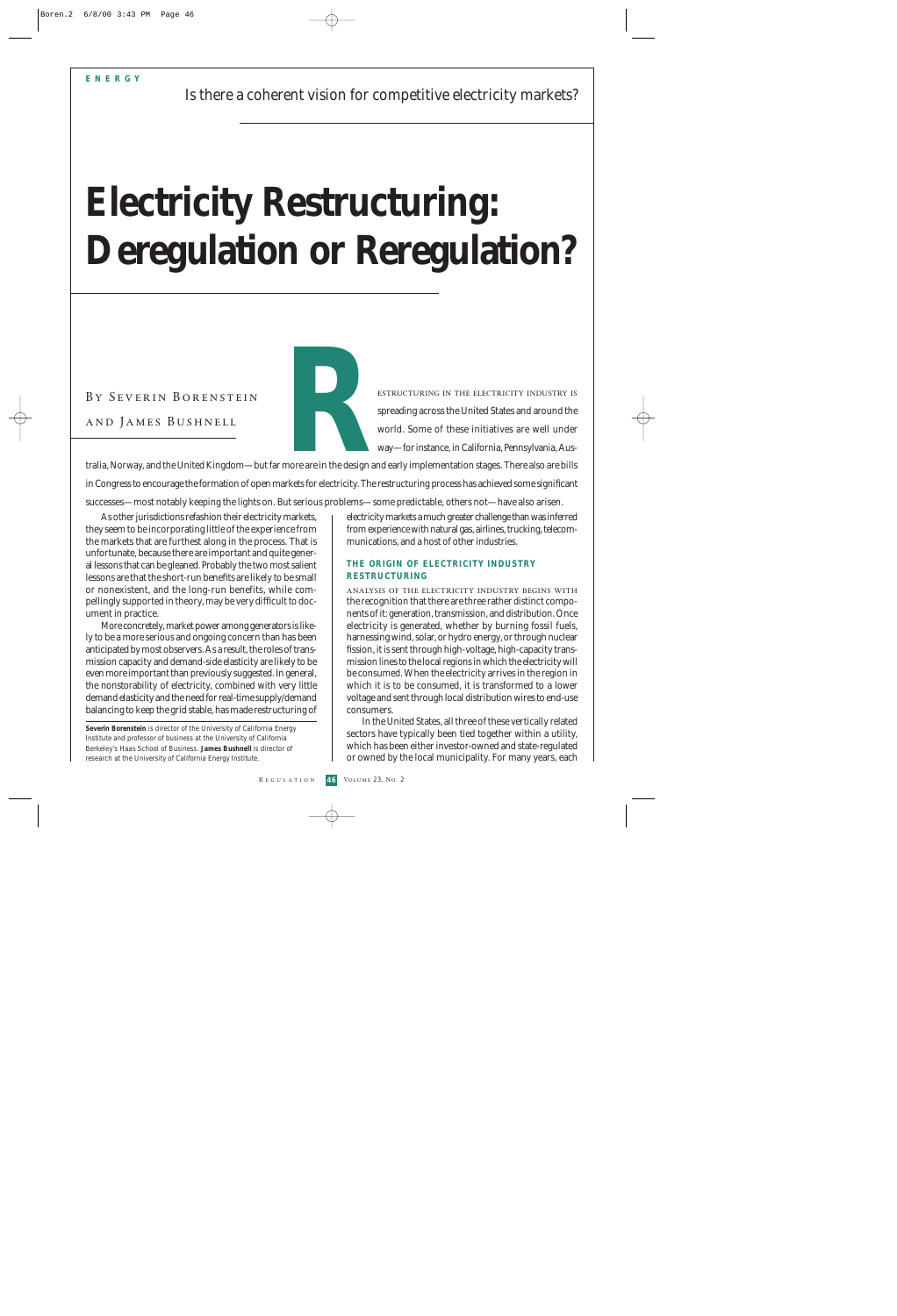sector was thought of as a natural monopoly. In the transmission and distribution sectors, effective competition would require that rival firms duplicate one another's wire networks, which would be inefficient. If wires owned by different companies were allowed to interconnect to form a single network, the laws of physics demonstrate that there would be significant externalities: the flow on one line affects the capacity of other lines in the system to carry power. Generation was argued to be a natural monopoly because of the large scale of efficient generation plants and the losses that occurred with long-distance transmission, which made it more efficient to have local areas served by one or a small number of generating plants.

Few people argue that the basic economics of transmission and distribution have changed. But, over time, the optimal scale of generating plants has declined, not increased, as many thought it would in the 1960s and 1970s with the growth of nuclear power. In addition, technology improvements reduced the losses that occurred during transmission, making it more feasible for plants hundreds of miles apart to compete with one another.

Thus, in the 1980s, a movement began to increase the efficiency of the generation sector by letting independent entrepreneurs compete to supply power to the utility. This was encouraged by the federal government in 1978 with the Public Utility Regulatory Policy Act (purpa). Under purpa, utilities were required to buy power from "qualifying" independent power producers (mostly small generators or ones using renewable energy sources) at a price equal to the "avoid-

upkeep and waste disposal costs changed nuclear power from the cheap, clean power source advocates had promised to expensive white elephants. Under the regulatory agreement between states and the utilities, consumers still had to pay for the plants despite the fact that they turned out to be unwise choices.

Uneconomic purpa contracts and nuclear power investments were the primary reasons that some states found themselves in the 1990s with electricity prices that were well above the going-forward cost of building and operating new gas- or coal-fired power plants. Other states—those that had not pursued nuclear power and had been more cautious in signing long-term contracts under purpa—retained relatively low prices. That contrast was probably the driving force behind the restructuring movement in the United States.

#### **THE POLITICAL ECONOMY OF ELECTRICITY RESTRUCTURING**

the disparity in electricity prices within the united States is evident from Figure 1. In regions such as California and the Northeast, residential rates have averaged as much as 10 cents per kilowatt-hour, while residents in some neighboring regions have been paying half that much. Some of these differences can be attributed to different natural resource endowments across regions—most importantly, hydroelectric opportunities—but a far larger share results from the need to pay for bad (at least in retrospect) investments and contract decisions made during the 1960s,

ed cost" of the utility. Many states, however, set very high levels for the avoided costs, levels that were certainly much higher than the actual marginal savings to the utility of not producing the power itself. The result was that many utilities signed long-term purchase contracts at very high prices. Those prices looked especially bad as the cost of natural gas fell in real terms through the 1980s and 1990s, making most other generation sources much less economic.

Over about the same period of time, accidents, unforeseen construction costs, increased safety regulation, and higherthan-anticipated

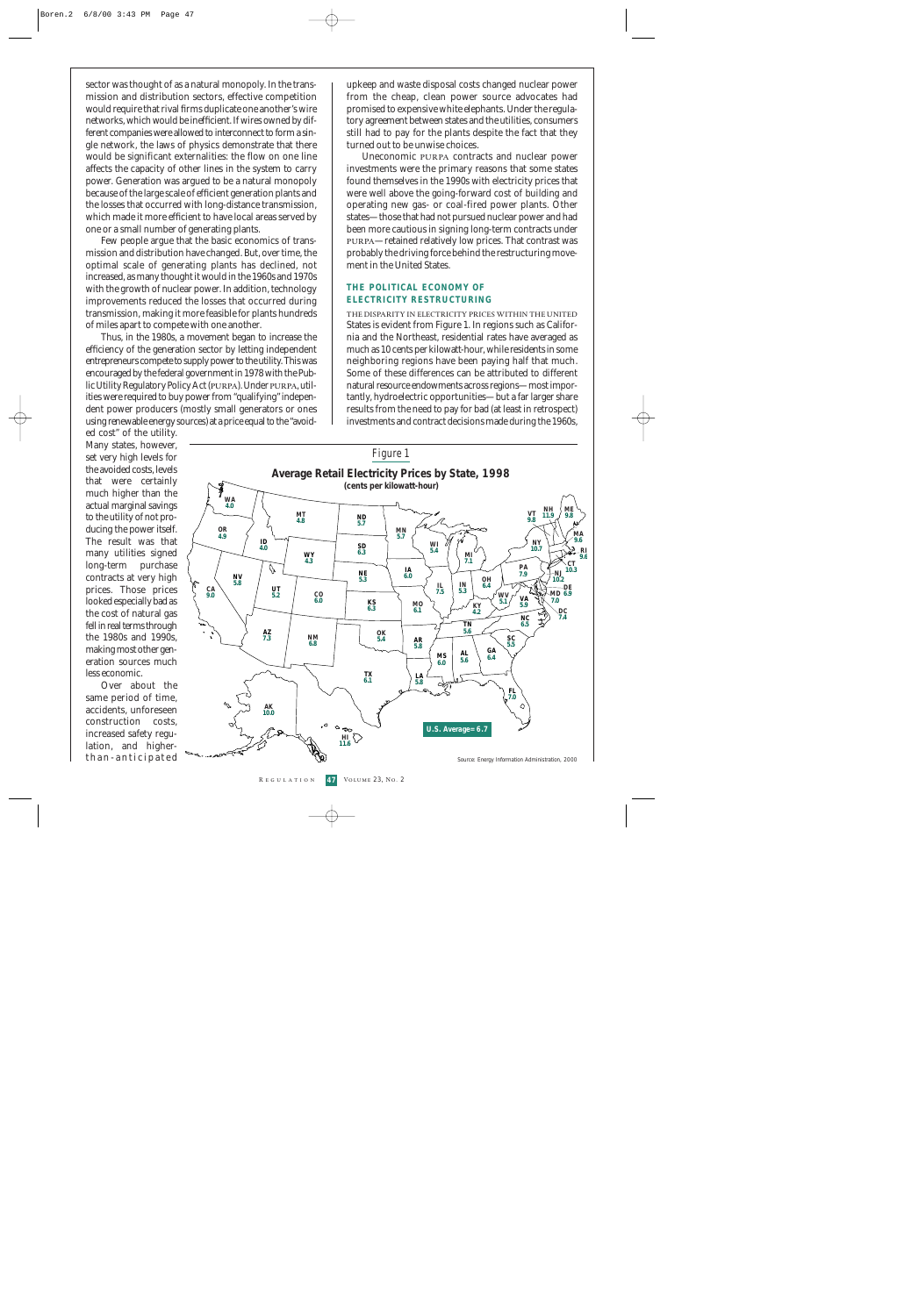1970s, and 1980s. Underlying those decisions had been the belief that natural gas prices would be far higher by the year 2000 than they have turned out to be, thanks to the deregulation of natural gas in the late 1970s and early 1980s.

Because these rate gaps stem from expenditures and commitments that are for the most part irreversible, they reflect differences in historical average costs, not marginal cost. A fairly robust, although imperfect, market for wholesale power trades between utilities, independent power producers, and a handful of large customers has operated through most of the 1990s. That wholesale market helped to equalize the marginal cost of production of utilities, subject to physical and institutional constraints on transmission access.

The success of the wholesale market also left many asking for more. While wholesale trades within a regulated environment allowed the customers of high-cost utilities to reap some marginal benefits, it did not allow them to escape the more significant burden of paying for the sunk costs of past investments, known in the industry as "stranded investment." Yet, the latter cost was the source of most of the rate disparities. The policy process has therefore largely

Economists and policy analysts have long argued that the most significant potential gains from electricity restructuring will stem from changing the way investment and consumption decisions are made.

been driven by the desire to cut costs that, being sunk, cannot be cut, only redistributed.

This is not to say that there are not legitimate economic rationales behind restructuring the industry, only that such rationales do not get much play in the public discussions of these reforms. Deregulation or restructuring has the potential to produce gains in three broad sectors of the electric utility industry: operations, investment, and consumption.

The evidence indicates that regulated investor-owned utilities in the United States have done a reasonable job of efficiently generating power given their portfolio of generating assets. Labor accounts for only 12 percent of the total cost of supply electricity and is more productive in the United States than in other countries. Therefore the prospects for short-run efficiency gains on the supply side of this industry are quite modest. Indeed, there is evidence that operational efficiency has decreased under restructuring. This is in part due to significant alterations to operational practices that have been made to accommodate a generation market, and in part due to market power, which we discuss further below.

Economists and policy analysts have long argued that

the most significant potential gains from electricity restructuring will stem from changing the way investment and consumption decisions are made. Since the bulk of the rate disparities in this country are due to investment decisions that turned out badly, it stands to reason that what is "broke" in this industry is the process that produced those poor investment decisions. Firms that do not have the security of a guaranteed rate of return on their investments will be more prudent in their capital expenditures and the way they manage risk.

The last, largely untapped, source of potential efficiency gains in the electricity industry lies on the consumer side. The cost of producing electricity fluctuates widely by hour or even by minute, and the market prices of deregulated power even more so. Consumers have had little opportunity to respond to these price fluctuations. They have instead paid a flat rate that reflects the average cost over months or years. Because consumers do not see prices that fluctuate with changes in the interaction of supply and demand, they cannot respond when there is a scarcity (such as on a very hot summer afternoon) by reducing their consumption (such as by turning their air conditioner from 75

> to 78 degrees) and receiving savings that reflect the high value of the power they have foregone.

> Note that it does not take deregulation to implement better consumer price response, although proponents of restructuring have argued that stodgy old regulated utilities have little incentive to pursue such initiatives. Thus far in the United States, real-time consumer price response has not developed either in regions that have restructured or

in those that have remained under traditional regulation. However, as we discuss below, the need for price-responsive demand is much greater in a less-regulated environment.

#### **THE COMPETITIVENESS OF ELECTRICITY MARKETS**

as we have mentioned, the electricity restructuringmovement has been driven in large part by changes in generation technology and fuel prices that have made it economic to generate with smaller units, and by the integration of separate utility systems into larger regional networks, which has increased the size of the market that could be served by individual generators. For some, those changes have been enough to conclude that electricity generation no longer requires any more government regulation than the markets for other commodities: natural gas, crude oil, gold, orange juice, or coffee.

**Impediments to Competition** But a number of factors make electricity a different, and much more difficult, case. First, electricity is extremely costly to store. The technologies for storage—for instance, hydroelectric pump storage (pumping water uphill to store as potential energy) or bat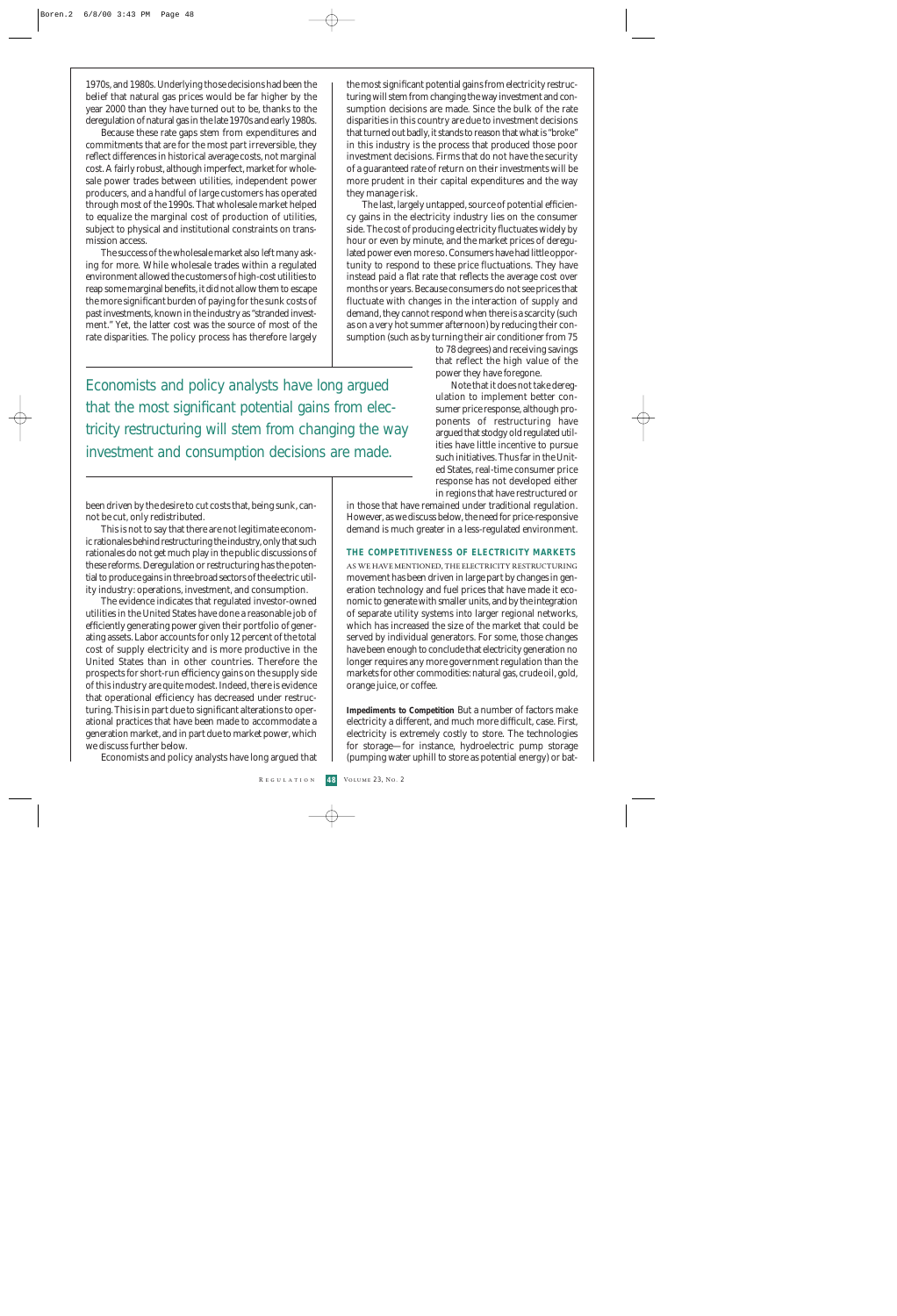teries—are quite inefficient. Combined with the high cost of storage is the need to balance supply and demand second-by-second. A shortfall or surplus of electricity means not only that a few consumers do not get all the power they would like; it can endanger the stability of the entire electricity grid. It is as if a late delivery from ups to one location caused flat tires to develop in all other ups trucks in the region.

Exacerbating the challenges created by costly storage and the need for real-time supply/demand balancing is the fact that almost no end-use consumers of electricity even have the technology to observe, let alone respond to, realtime prices. Demand is virtually completely inelastic in the short run. Thus, little or none of the supply/demand bal-

ancing can be done on the demand side, unless the grid operator forcibly curtails consumption. In the rare instances that this blunt instrument is used, it imposes significant costs on the consumers whose electricity supply is curtailed and often has political repercussions. Short-run supply elasticities are not a great help either in these markets. Generating units have hard capacity constraints that imply marginal cost turns steeply upward at a

certain output. The combination of very inelastic short-run demand and supply (at peak times) with the real-time nature of the market (costly storage and grid reliability requirements) makes electricity markets especially vulnerable to the exercise of market power.

To see why this is the case, think about the dreadful summer afternoon when the temperature and humidity are at peak levels and the grid needs virtually all resources in production in order to meet the tremendous demand for electricity to run air-conditioning units. If the grid has only a few percent margin of reserve capacity at that time and there is a producer that is supplying more than a few percent of the total output, then that producer is *pivotal* in meeting the demand. Put differently, that producer can ask for an extremely high price in order to deliver the power and consumers—more specifically, the local utility that represents them in the wholesale power market—will pay it.

In most markets, there are other constraints that keep a single firm with a fairly small percentage of production from driving up the price by a large amount. If the good is storable, the buyers, or marketers in the middle, can store product to defend against such vulnerability. If end-use consumers receive the price information before buying, their own hesitancy to pay extreme prices discourages the seller from asking such a price. If there is supply elasticity, one firm demanding a high price for its output will just shift market share to another supplier. Each of these attributes is much less prevalent in electricity markets than in most other industries. The result is that the ability of firms with even modest market shares to exercise market power is greater

than in most markets. That is why concentration measures that are widely used to diagnose the potential for market power are not very informative when applied in electricity markets.

**The Specter of Volatile Prices** What complicates this analysis, and makes these market power discussions so controversial, is that the same factors that exacerbate market power in electricity would combine to produce volatile electricity prices even if there were no attempt by sellers to exercise market power. Even absent market power, inelastic demand and supply will naturally lead to high prices at peak times as demand rises above the production capacity of generators in a market and further price increases result

The ability of firms with modest market shares to exercise market power is greater than in most other industries. That is why concentration measures are not very informative when applied to electricity markets.

> in little additional supply or reduction of demand. The prices would then efficiently reflect the scarcity of supply relative to demand.

> Unfortunately, it is easy to show that in such a situation a firm of more than microscopic size can almost always do better than passively accepting these scarcity rents, attractive as they might be. By withholding a bit of its supply (or offering it to the market at an extremely high price), such a firm can drive the price still higher while losing little demand, and boost its profits. Thus, while it is easy to argue that volatile prices would be seen in even a perfectly competitive market with these attributes, it is equally easy to demonstrate that if firms of notable size are not exercising market power, they are doing so out of the goodness of their heart and against the interest of their shareholders.

> In industries where market power is present, government regulation certainly can still lead to outcomes that are even less attractive to consumers. One reason is that market power is usually self-correcting. Short-run exercise of market power will usually attract entry of new competitors. Even the threat of such entry can act to discourage incumbents from pushing prices too high, just as the threat of demand response in the longer run can discipline producer behavior. Unfortunately, these effects might not be particularly strong in the electricity industry, and the evidence from existing electricity markets is not encouraging.

> The reason is the simple economics of time discounting. Neither new entry nor demand-side responsiveness is likely to happen quickly. With environmental and other licensing restrictions, new entry can easily take three to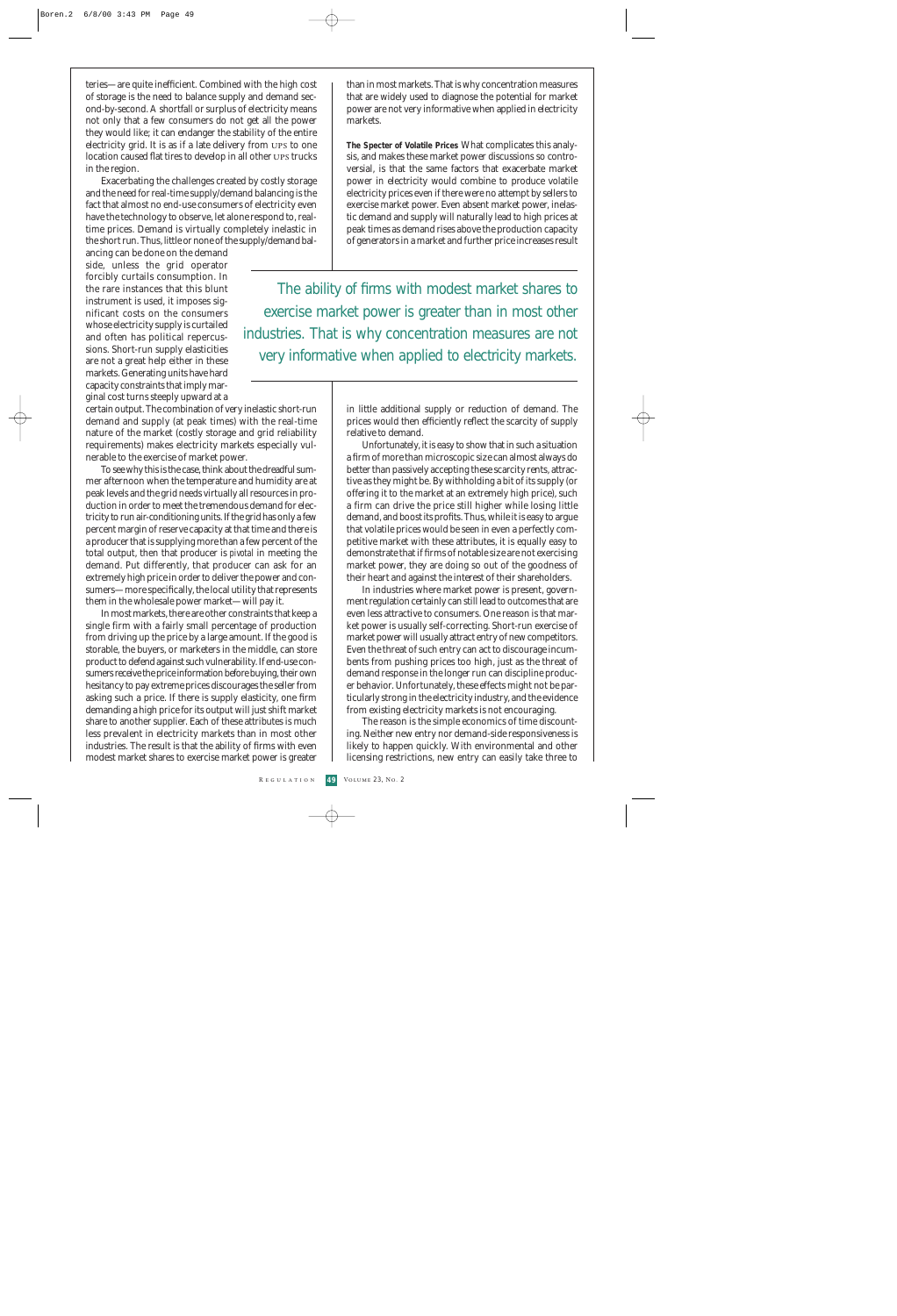five years. Likewise, the technology for real-time price notification and response by consumers is not widely available and not likely to be for a number of years. And a seller's payoff to exercising market power now can be extremely high. Furthermore, the uncertain regulatory environment may actually encourage sellers to take profits while they can, since they do not know what the competitive or regulatory landscape will look like a year or two from now.

Some industry participants and observers have responded to evidence of market power by arguing that because market power is present in every market, it should not be a concern here, or even that market power is *neces-*

break even. In fact, under reasonable conditions, the absence of market power leads to normal returns on investment with exactly the socially optimal quantity of electricity generation capacity.

#### **REGULATION: OUT WITH THE OLD, IN WITH THE NEW**

in implicit or explicit recognition of the vulnerability of electricity markets to market power, almost every organized electricity market currently operating around the world has in place some form of price or revenue cap. In some markets this is described as a "software" limit: the

There is simply no support in theory or practice for the claim that firms—even firms in capital-intensive industries—must exercise market power in order to cover their costs.

*sary*in order for firms in electricity markets to recover their full costs and earn a reasonable return on their investment. Both claims are incorrect.

First, market power is widespread, but there are also many examples of industries in which there is virtually no producer market power—for example, gold, natural gas, orange juice, and soybeans. What these goods have in common with one another and with electricity is the nearly perfect homogeneity of the product. In such markets, market power is not a necessary result, but the special aspects of electricity markets discussed above make it much more difficult to prevent the exercise of market power in the electricity industry than in other industries.

Second, there is simply no support in theory or practice for the claim that firms—even firms in capital intensive industries—must exercise market power in order to cover their costs. Production of most of the goods listed on the commodity page of *The Wall Street Journal* is capital intensive, yet most exhibit virtually no market power and still producers continue in business. Producers in those markets are able to earn scarcity rents, which means that the price they receive is greater than their marginal cost for most units they sell. Scarcity rents are also available to producers of electricity. Whether they sell in a centralized exchange or through bilateral arrangements, producers receive prices that reflect the market conditions, not their own marginal cost. Furthermore, in all markets established to date, sellers have the opportunity to earn some payments beyond the market price for power in return for being available on a standby basis as an emergency resource for the grid operator. Finally, economic theory does not support an argument that price must exceed the competitive level for firms to bidding software simply cannot accept too many digits in the bid. In others, such as Australia, prices are capped at a "value of lost load," a proxy for consumption value. In many regions, price caps have been considered a necessary expedient to bridge the gap between current conditions and a world in which electricity markets feature price-responsive demand.

One of the more notorious pricing incidents occurred in the Cali-

fornia Independent System Operator's (iso) market for replacement reserve, a form of standby power. Following the confusion surrounding an order from the Federal Energy Regulatory Commission (ferc) deregulating the prices of this form of reserve, prices surged from the previously regulated range of \$10 per megawatt to \$9,999 per megawatt. Some market participants apparently thought that the iso could not accept bids exceeding four digits, when in fact the price during the period in question had no limit at all, and a bid in the millions of dollars per megawatt would have been acceptable under the existing market design. Shortly after that incident, the ISO requested from FERC the ability to cap prices, and subsequently they were limited to \$250 per megawatt for all ancillary services.

Economists in these markets have periodically been asked to derive the "right" level of price cap for such markets. The trade-off this engenders is a familiar one to economists. If the price cap is set too low, in the short run it will discourage production from high-marginal-cost plants, whereas in the long run it will lead to disinvestment in the industry as producers are unable to cover their cost of capital. If the price cap is set too high, the exercise of market power will cause significant wealth transfers from consumers to producers. The negative consequences of market power are not limited to transfers, however. Prices that are raised to artificially high levels as a result of the exercise of market power, rather than actual scarcities, can stimulate inefficient entry and can depress the expansion of electricity intensive enterprises.

So, in most electricity markets we are left with regulation by price caps. The price caps restrict the exercise of market power, but they also implicitly determine the scarcity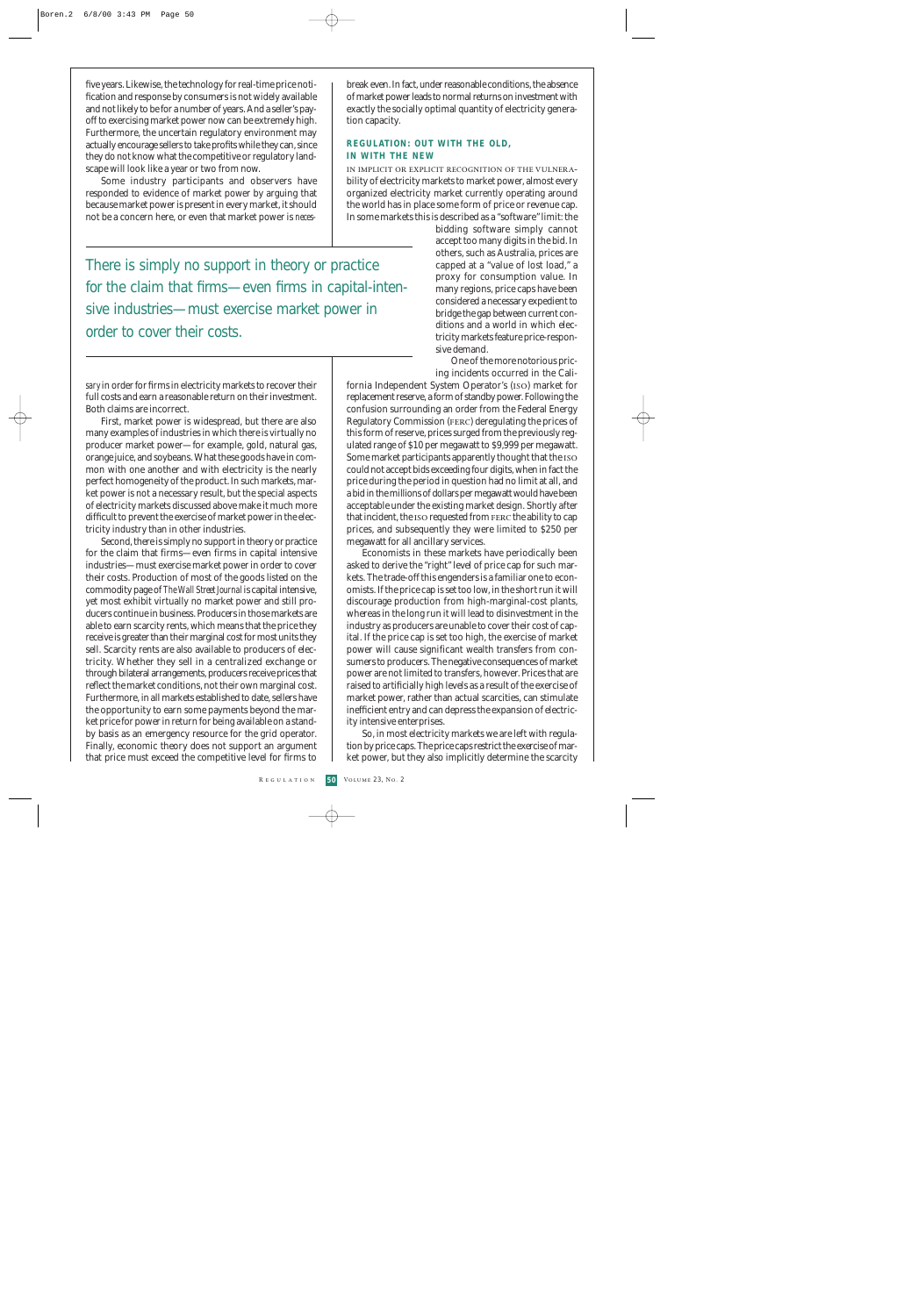value to be collected by suppliers. Some market participants—sellers—have bemoaned the use of any price caps, arguing that they do not exist in "real" markets so should not be used here. It is clear, however, that without some sort of "backstop" price cap, there would be times in most markets when the price could rise without bounds. Until real-time price-responsive demand is feasible on a significant scale, price caps will remain a necessary evil. The dirty secret of restructuring is that it is replacing old forms of regulation with new ones.

#### **CAN TRANSMISSION SAVE RESTRUCTURING?**

whereas entry of new producers takes years in the electricity industry, importation of electricity from neighboring areas can happen instantaneously. The problem is that these imports are limited by the capacity of the transmission lines between regions. Once a transmission line reaches its capacity, there is effectively no further ability to import. The same problem arises within grid systems,

where a small area can be isolated, on the margin, from the rest of the system when transmission lines into the area become congested. Such "load pockets" exist in New York City and San Francisco, for instance, making those regions dependent not only on imported energy but also on a handful of local generators whose output is necessary to sustain reliable network operations. This is not an isolated phenomenon: *more than half* of the 288 generation units

in the California iso system have been designated as "mustrun" for reliability purposes under some conditions. What electrical engineers call reliability concerns economists call local market power.

Various forms of alternative regulation have been applied to deal with local market power. Some of these regulations make sense, others do not. In the Pennsylvania, New Jersey, Maryland pool, the operators are given wideranging powers to reset the bids of generators that have been deemed to be exercising local market power. In the United Kingdom, generators were threatened with a referral to the Monopolies and Mergers Committee. In California, the reliability must-run contracts have remained at the center of controversy for nearly two years.

One of the most straightforward, and probably economic, ways of promoting competition would be to increase the contestability of separate geographic markets by beefing up the transmission infrastructure that serves them. With sufficient transmission capacity, attempts to raise prices in smaller regions become unprofitable because such attempts simply draw supply from neighboring regions. In fact, adding transmission capacity can actually decrease its use: the *threat* of competitive imports can be sufficient to forestall the exercise of market power.

It seems then that construction of additional trans-

mission capacity would be an important component of electricity restructuring. But transmission lines can be costly to upgrade. More importantly, by its very nature, transmission capacity creates huge winners and losers among suppliers and consumers of electricity. The distributional effects can easily be orders of magnitude greater than the efficiency effects. If your firm owned all the generation in New York City, how would you feel about proposals to beef up import capabilities into the city? The economic and political dynamics that have arisen in the electricity industry resemble those surrounding trade policy, as firms seek to preserve their advantages in serving local markets. Generators inside load pockets have much to learn from the U.S. steel industry.

Generically, the production of electricity is no longer a natural monopoly, but at specific locations and specific times, companies with even small market shares still can exercise substantial market power. To ensure viable competition, some combination of generation and transmission capaci-

Until real-time price-responsive demand is feasible on a significant scale, price caps will remain a necessary evil. The dirty secret of restructuring is that it is replacing old forms of regulation with new ones.

> ty increases must take place. These capacity increases may in themselves be inefficient. The question then becomes: are the costs of sustaining competition less than those of sustaining regulation?

#### **THE RECORD SO FAR**

in california and a number of other markets, advocates of restructuring have seen prices fall over the past few years and have declared victory. But independent of restructuring, electricity prices were expected to decline during this period in many parts of the United States. In California, for instance, as the sunk investment in nuclear plants was paid off and the high-cost PURPA contracts expired, even under old-style regulation consumers would have seen their prices fall. Restructuring could not make those stranded investments disappear, and old-style regulation could not make their impact continue indefinitely.

Instead of being distracted by historical accounting, one might ask just how competitive electricity markets have turned out to be. This is a first step in comparing the costs and benefits of restructuring. Catherine Wolfram, in "Measuring Duopoly Power in the British Electricity Spot Market" (*American Economic Review* 89), finds that prices exceeded competitive levels by around 20 to 25 percent in the England and Wales pool, and Severin Borenstein, James